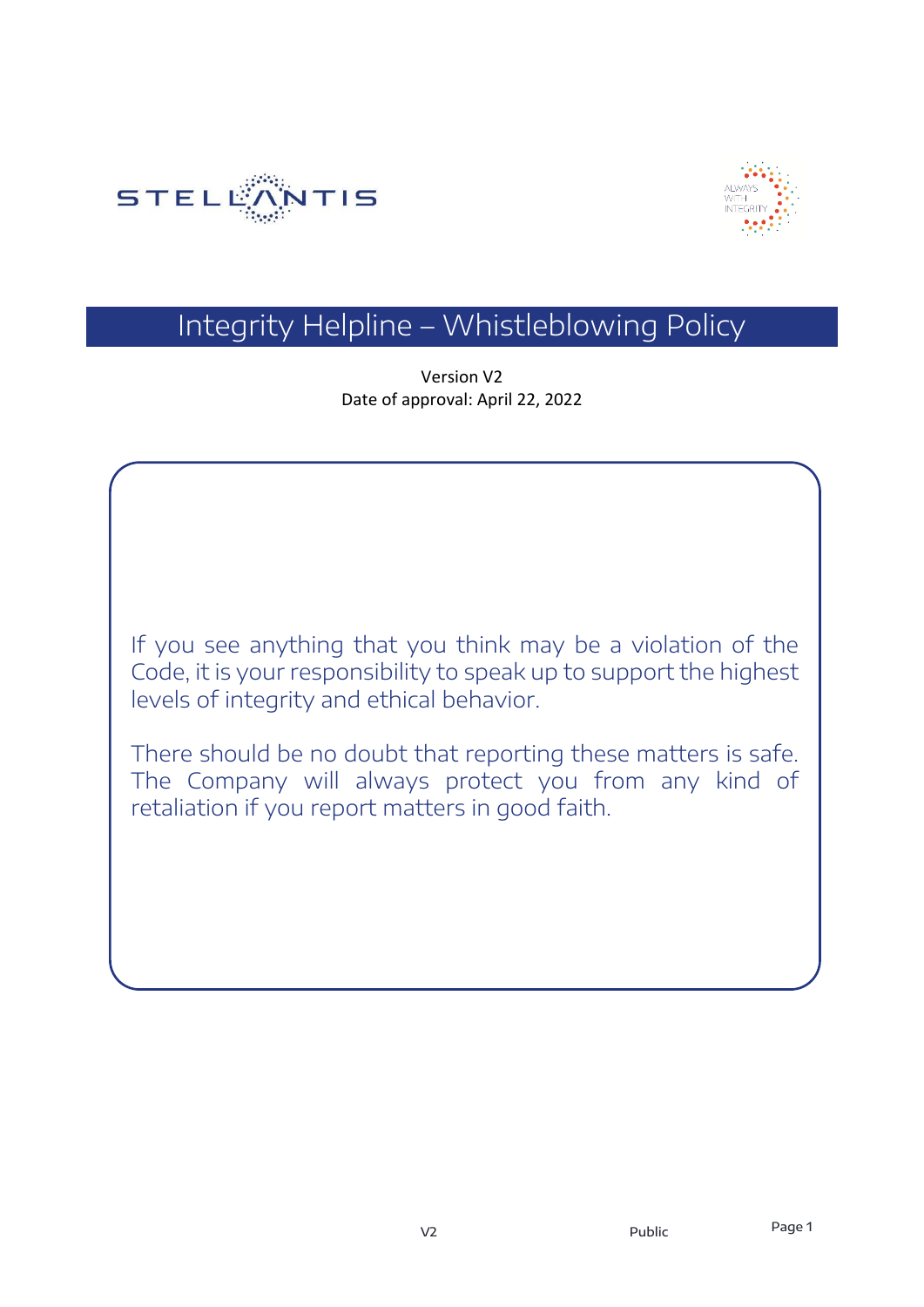#### Table of contents

| 3. |  |
|----|--|
| 4. |  |
| 5. |  |
|    |  |
|    |  |
|    |  |
| 9. |  |
|    |  |
|    |  |
|    |  |
|    |  |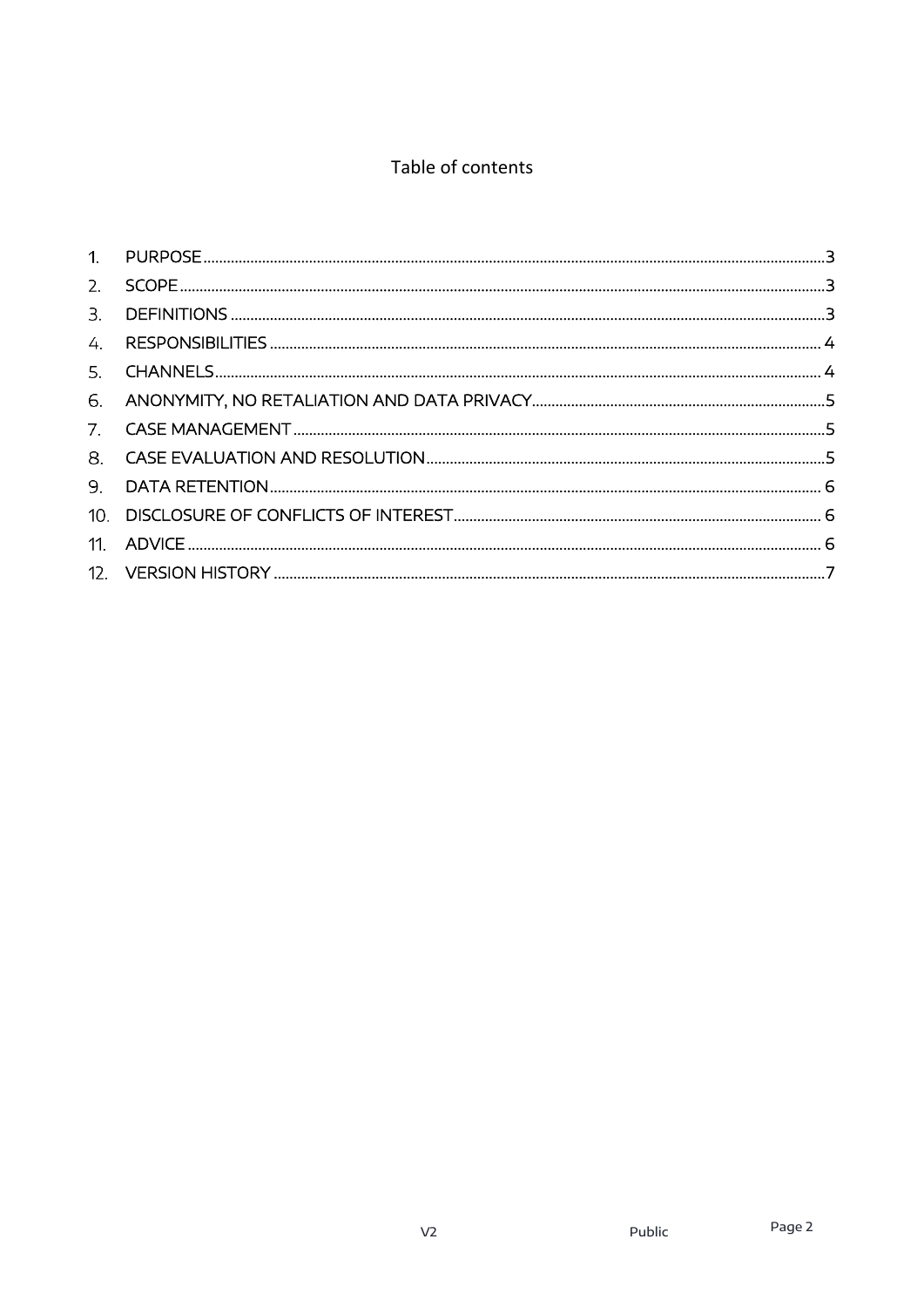### <span id="page-2-0"></span>**Purpose**

At Stellantis we are committed to complying with applicable laws as well as with the Group's principles and regulations. This is fundamental to the way we do business and is not negotiable.

To fulfill this responsibility and protect our Company, we must speak up when we observe conduct that is inconsistent with Stellantis's standards.

In line with local legal requirements as well as in order to incorporate the culture of integrity into the day-to-day operations, Stellantis has developed this Integrity Helpline Policy ("Policy").

The purpose of this Policy is to define the applicable rules for the receipt and management of any concerns regarding potential violations of the Code, reported via the Integrity Helpline and all other available channels described in the Stellantis Code of Conduct.

The Integrity Helpline allows the Stellantis workforce and stakeholders to communicate potential violations of the Code of Conduct, other instances of noncompliance, potential conflicts of interest, or questions on compliance.

Moreover, the Integrity Helpline will track all cases reported via all the available channels, up to completion.

# <span id="page-2-1"></span>2. Scope

The application of these rules applies to everyone in Stellantis, at every level, including employees, supervisors, contractors and board members.

# <span id="page-2-2"></span>**Definitions**

The Code of Conduct (Code) sets Principles, which are core statements that express the Stellantis's commitment to integrity in business and personal conduct.

Group Compliance Policies provide expanded guidance on some of the Principles of the Code. The Group Policies give real life examples of how to apply the Principles in daily activities and foreseeable situations.

Compliance Procedures provide detailed information, process and operating modes to apply the related Policies. Some Procedures apply globally, while others apply only to certain geographical or specific business areas.

Good Faith - A genuine belief that a potential code of conduct violation exists or that possible misconduct has occurred. Good faith requires that a complete and accurate report is given.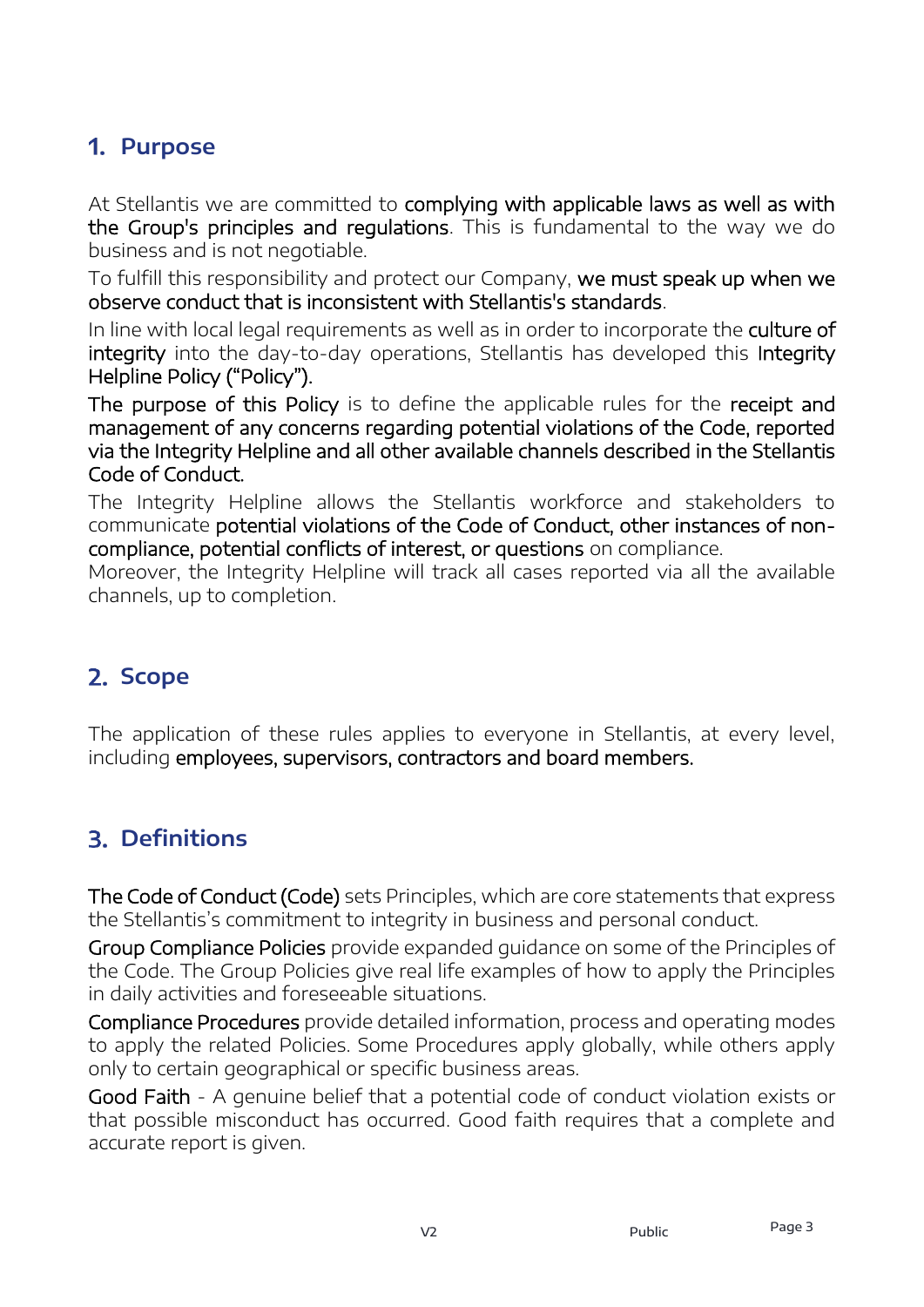Retaliation - Any negative action taken against a person for reporting a concern or misconduct in good faith or participating in an investigation regarding reported conduct. Such actions include threats, intimidation, exclusion from team events, harassment, discrimination, limiting career opportunities, reassignment, negative performance feedback independent of actual performance deficiencies, or termination.

# <span id="page-3-0"></span>**Responsibilities**

Stellantis Audit and Compliance Department ("A&C") has responsibility for the Integrity Helpline as well as investigations related to ethics and compliance concerns.

Incoming reports are routed, based on geographical location, to certain expressly authorized and specially trained employees of A&C.

Only A&C and any other department that may be authorized for this purpose, shall conduct investigations regarding concerns about potential violations to the Code. No other personnel, including supervisors, may conduct this kind of investigation independently.

A&C shall report cases and the investigation results to Regional or Global E&C Committees (ECC), who are in charge of reviewing and approving the case outcomes, including the actions taken by management, and shall assist in the Program's delivery of efficient mechanisms, such as the whistleblower system.

Moreover, the ECCs shall receive and review statistical reports regarding the functioning of the Group compliance program, including the number and types of allegations or questions collected through the Integrity Helpline and any disciplinary or mitigating measures taken.

Stellantis Technical Compliance Committee has oversight responsibility for vehicle safety, emissions and regulatory issues that may be raised through the Integrity Helpline.

# <span id="page-3-1"></span>**Channels**

Any concerns or potential violations of the Code must be reported through one of the available channels: the Integrity Helpline, the direct supervisor, the Human Resources, Compliance or Legal Departments.

It is the responsibility of supervisors, Human Resources, Compliance or Legal Departments to immediately direct any reports received to the Audit Regional Head.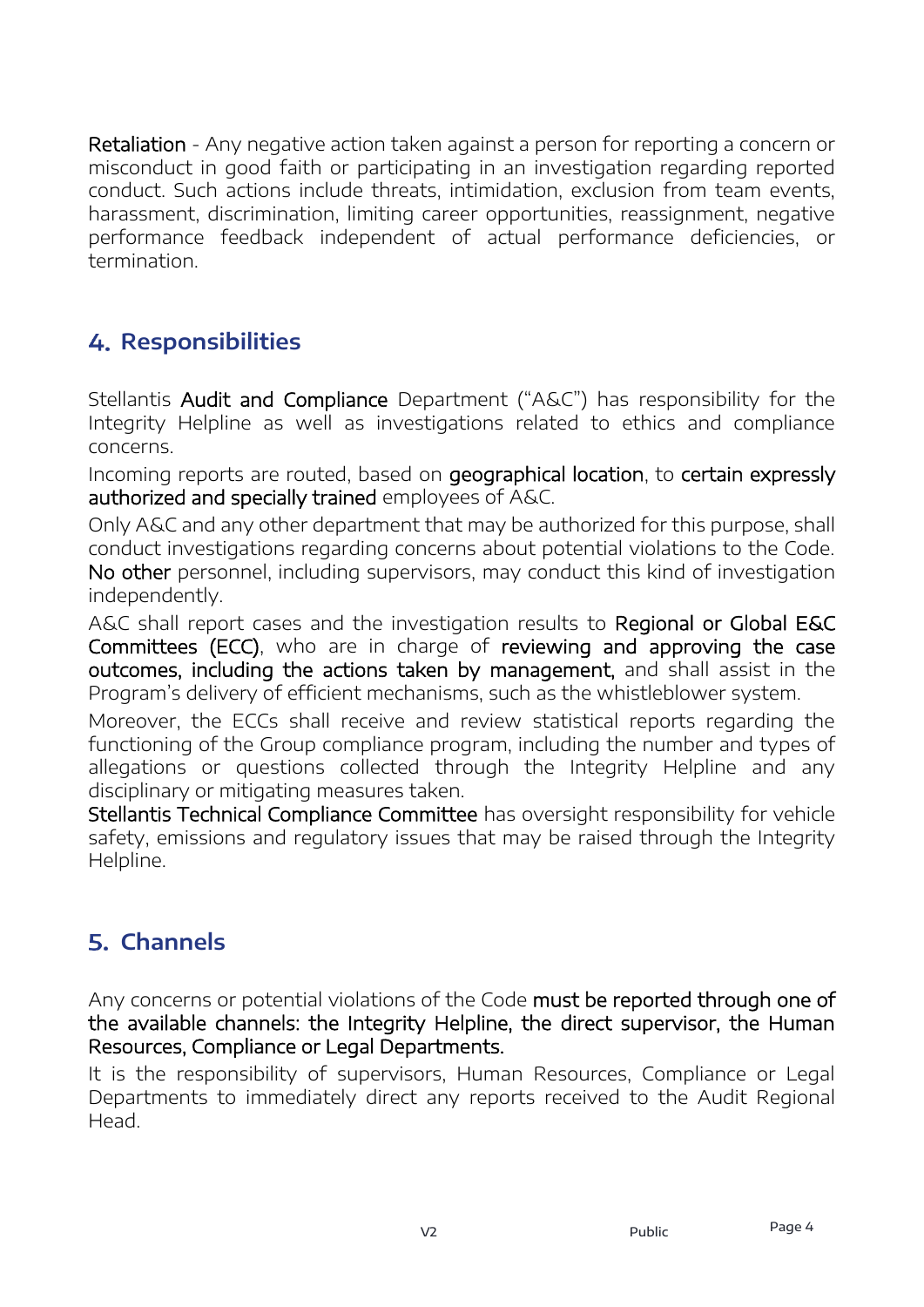### <span id="page-4-0"></span>**Anonymity, No Retaliation and Data Privacy**

The policy permits anonymous reporting, unless local law provides otherwise; however, it is recommended for the reporter to identify themselves. All reports received will be treated confidentially.

Reporting is safe and Stellantis will always protect the reporting person from any kind of retaliation if reported in good faith.

Anyone who retaliates against a person who reports a concern in good faith will be subject to disciplinary action.

A&C, in conjunction with the Stellantis Data Privacy Office, shall ensure that the Integrity Helpline is compliant with applicable data privacy laws. For example, when privacy laws so require, the data subject (i.e. reporting person) will be given the right to update, change or delete their data - any information relating to an identified or identifiable natural person – (hereinafter the "Data") by directing their request to the following addresses:

- All regions: privacyoffice@stellantis.com
- North America:<dprivacy@stellantis.com>
- South America: [privacidade@stellantis.com](mailto:privacidade@stellantis.com)

#### <span id="page-4-1"></span>**Case Management**

All reports received through any of the available reporting channels will create a case number in the Integrity Helpline and will be reviewed by A&C.

A reporter will be able to require information, provide more details or track the progress of a case by accessing the Integrity Helpline (Follow up section).

Confirmation of receipt is provided to the reporter. Furthermore, information concerning the status of the investigation and the final outcome are communicated to the reporter.

#### <span id="page-4-2"></span>**Case Evaluation and Resolution**

Reports will be investigated at regional level by trained investigators or subject matter experts in a manner that maximizes confidentiality relying on the assistance of Human Resources or other relevant groups.

As already detailed in Section 4 above, the Stellantis Regional Ethics and Compliance Committees will be responsible for evaluating and resolving all ethics and compliance cases arising within their respective regions and for escalating salient cases to the Global Ethics and Compliance Committee.

Regional Committees may, however, delegate resolution responsibility to subcommittees or other departments (e.g., Human Resources) as necessary to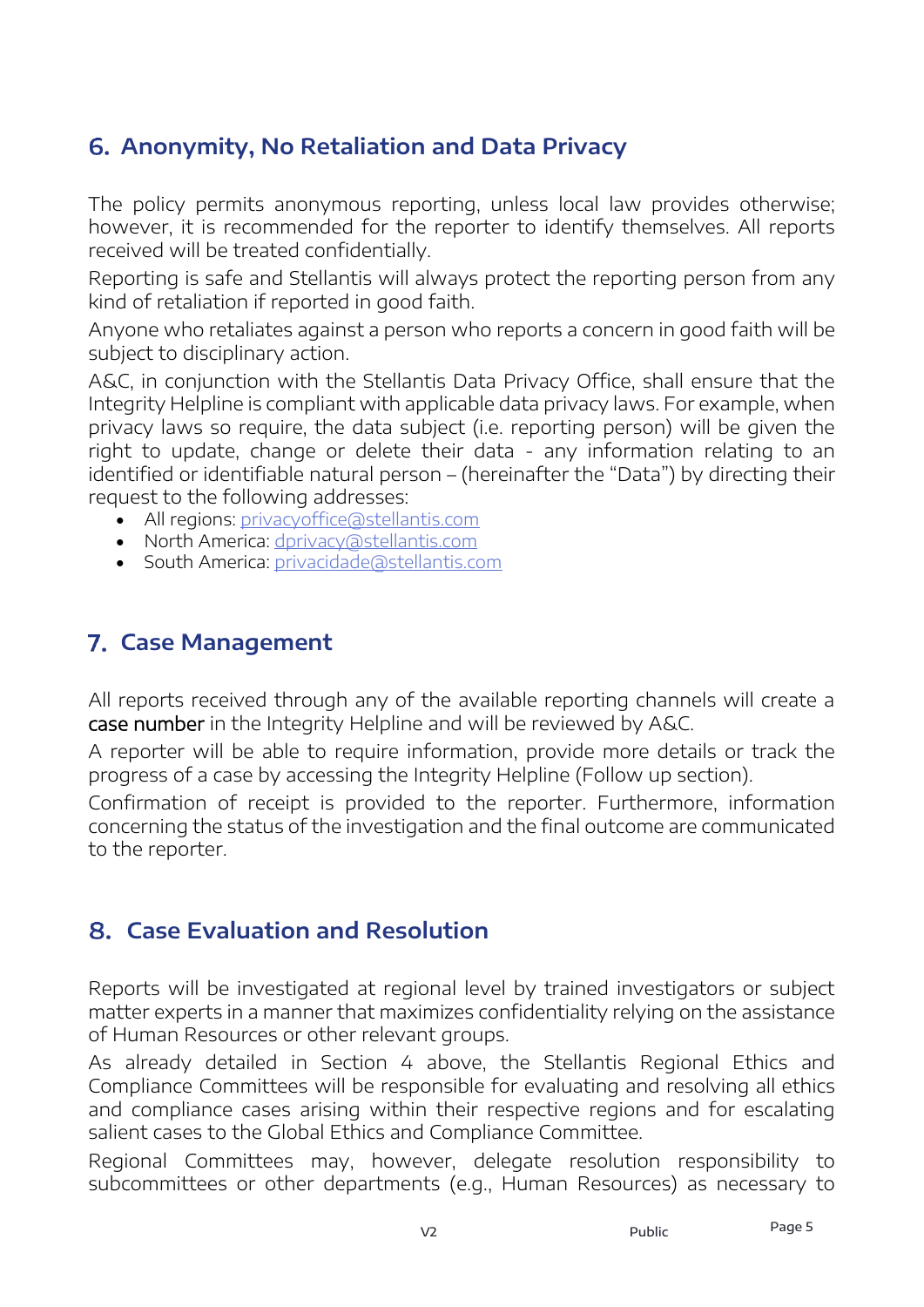achieve an effective and efficient resolution of cases, while continuing to escalate cases to the Global Ethics and Compliance Committee.

The Global Ethics and Compliance Committee is in charge of identifying cases to be escalated to the Stellantis Audit Committee.

The same structure/process is applied to the Stellantis Technical Compliance Committee for concerns regarding vehicle safety, emissions or regulatory compliance.

### <span id="page-5-0"></span>**Data retention**

Data processed in accordance with this Policy will be retained for the period deemed strictly necessary to fulfil the Policy's purposes, in accordance with local laws.

However, the data may be stored for a longer period of time in cases of potential and/or actual claims or in cases of Stellantis legitimate interests relating to the purpose of this Policy.

### <span id="page-5-1"></span>**Disclosure of Conflicts of Interest**

The Stellantis workforce is required to disclose, through the Integrity Helpline, actual or potential conflicts of interest, as defined in the Stellantis Code of Conduct, and as set forth in the Stellantis Conflict of Interest Policy. For questions regarding Conflict of Interest disclosures, please refer to the Conflict of Interest Policy.

### <span id="page-5-2"></span>**Advice**

The workforce can ask questions or seek advice on compliance matters via the Integrity Helpline or to the direct supervisor, Human Resources, Compliance or Legal Departments.

<span id="page-5-3"></span>Requests for advice will be reviewed by the Compliance department, relying on the support of other relevant groups.